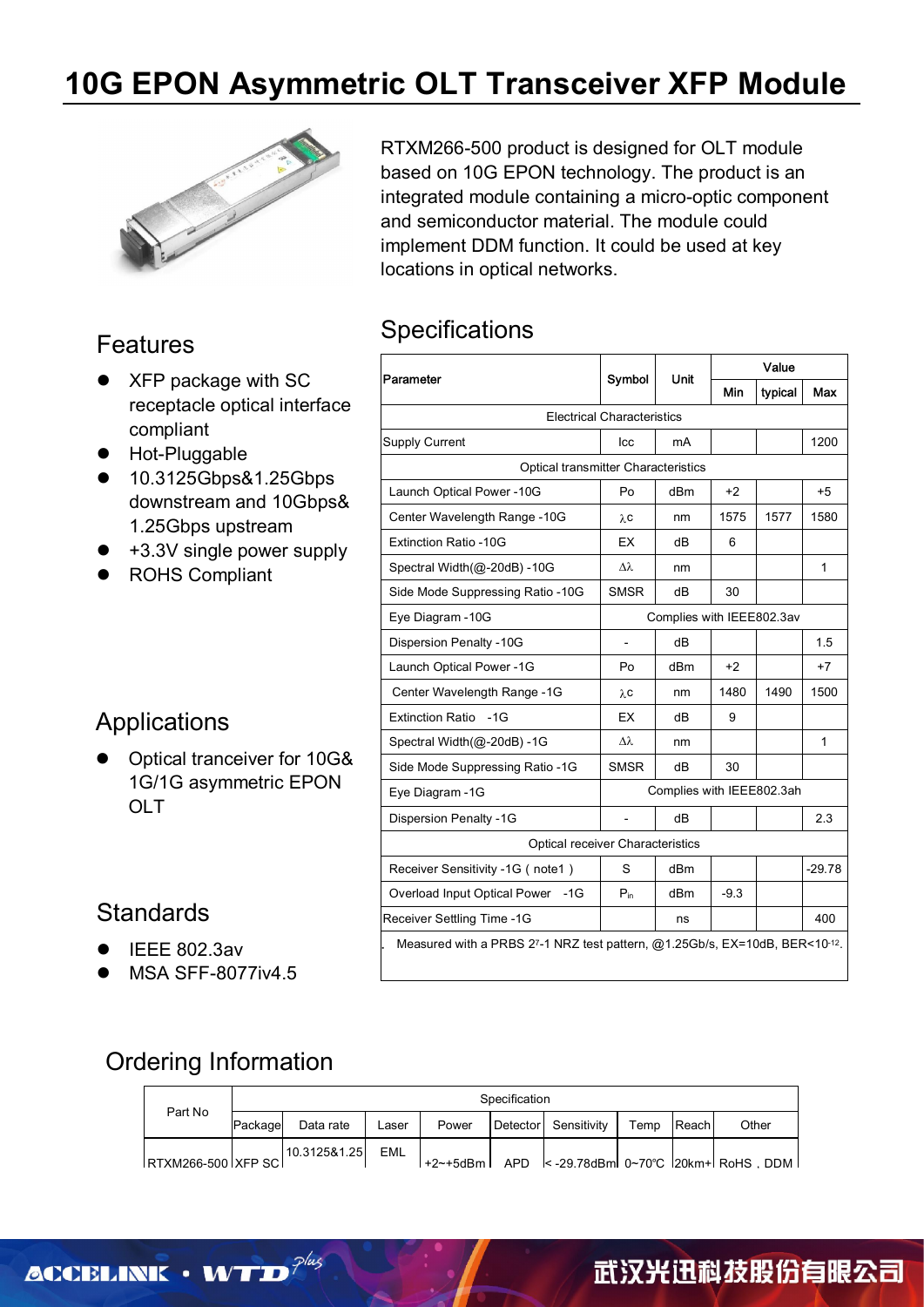## **Absolute Maximum Ratings**

| Parameter                 | Symbol    | Unit | Min | Max    |
|---------------------------|-----------|------|-----|--------|
| Storage Temperature Range | Ts        | оC   | -40 | $+85$  |
| <b>Relative Humidity</b>  | <b>RH</b> | %    |     | 95     |
| Power Supply Voltage      | Vcc       | V    |     | $+3.6$ |

## **Recommended Operating Conditions**

| Parameter                        | Symbol | Unit | Min  | Typ | Max  |
|----------------------------------|--------|------|------|-----|------|
| Operating Case Temperature Range | Тc     | оC   |      |     | 70   |
| Power Supply Voltage             | Vcc    |      | 3.13 | 3.3 | 3.47 |
| Power Consumption                | ם      | W    |      |     |      |

## **Principle diagram**



## **Electric Ports Definition**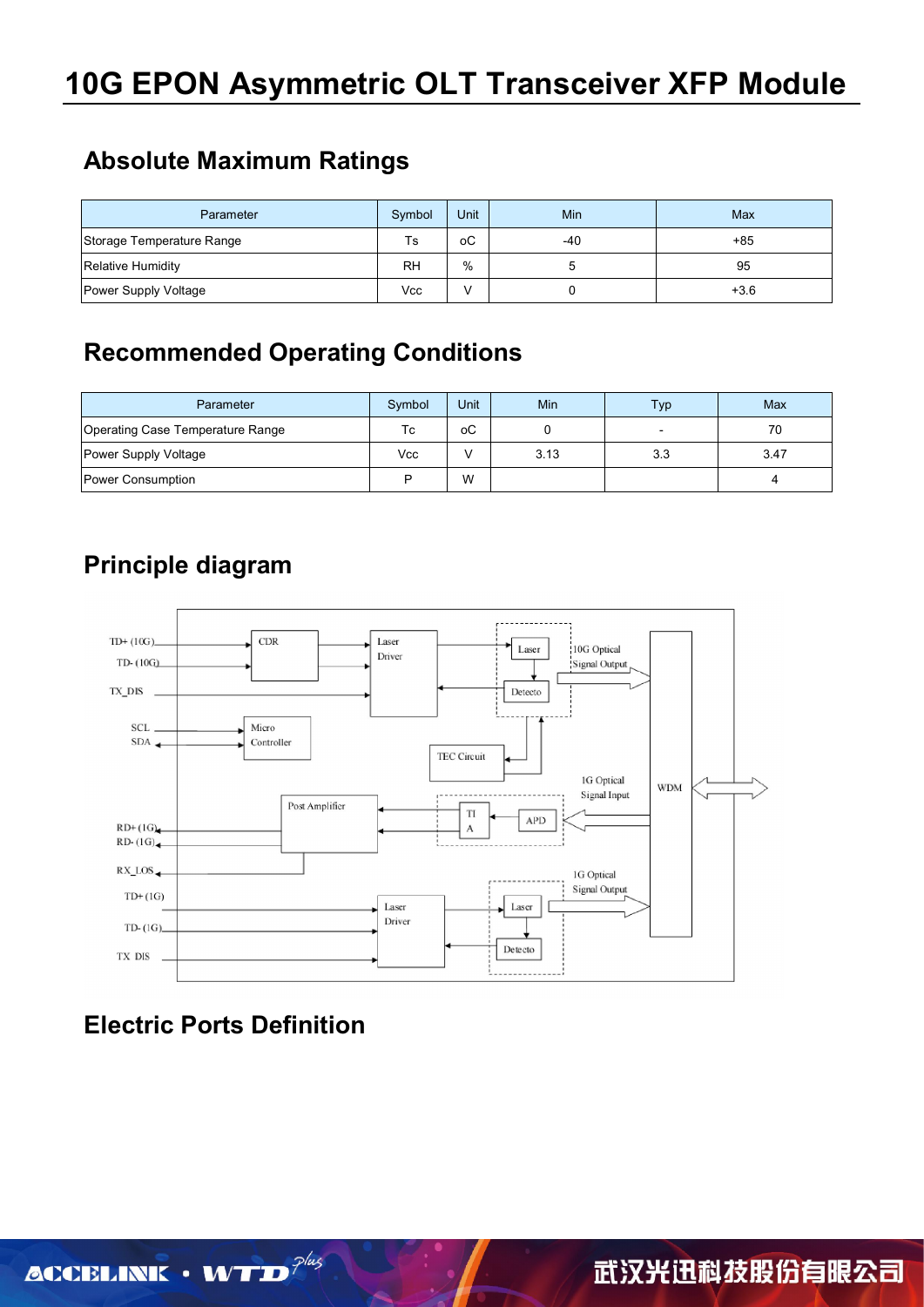## **10G EPON Asymmetric OLT Transceiver XFP Module**



## **Package Outline**



## **Regulatory Compliance**

| Feature | Test Method | Performance |
|---------|-------------|-------------|
|         |             |             |